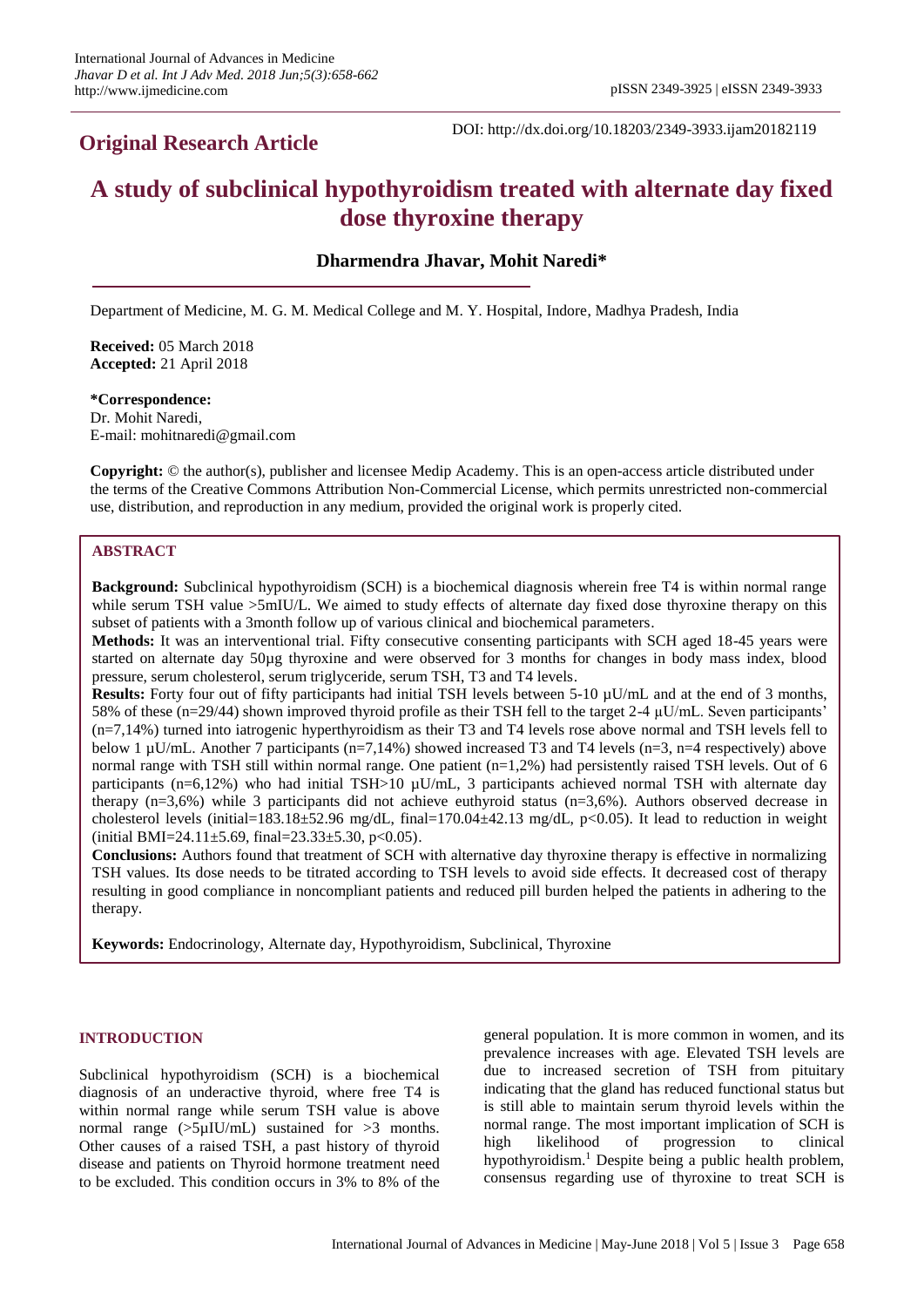lacking.<sup>2</sup> Therefore we studied this subset of patients for the effects of alternate day fixed dose thyroxine therapy with 3 month follow up of various clinical and biochemical parameters.

## **METHODS**

Present study was conducted in the OPD of Department of Medicine (after getting approval from the institutional review board) on 50 consecutive consenting participants with SCH from February 2015 to September 2015. It was a prospective, interventional study. It was a pilot study based on applied research.

Study population included all the patients attending the outpatient department. Sample size was 50.

#### *Inclusion criteria*

- Participants between age 16-45 year coming to our OPD with symptoms of hypothyroidism and S.TSH >5 mIU/L with normal S. T3 and S. T4.
- Participants opting for alternate day thyroxine replacement.
- Participants providing valid informed consent for participation.

#### Exclusion criteria

- Participants / guardians not providing consent.
- Vulnerable patients Prisoners and orphans, Patients with mental illness
- Participants having any other chronic illnesses.
- Pregnant females.

The Normal reference range was as follows:

- T3: 0.8-2.0 ng/mL
- T4: 4.5-12.5 mic g/dL
- TSH: 0.5-5.0 mic IU/mL

We recorded:

- 1. Clinical parameters
- Blood Pressure
- Pulse rate
- Height(baseline)
- Weight
- 2. Biochemical parameters
- Fasting blood Sugar level
- Serum Urea
- Serum Creatinine
- Serum Total Cholesterol(Fasting)
- Serum Triglyceride(Fasting)

3. Thyroid Profile

- Serum TSH level
- Serum total T3 level
- Serum total T4 level

Method of testing as available for our hospital patients was chemiluminescence. Thyroxine was given at a fixed dose to all patients irrespective of TSH values i.e. 50microgram/alternate day. Patients were followed monthly for detailed clinical assessment till 3 months. While biochemical assessment was done at the end of third month. Compliance was checked as per the patient's history. In case of doubt, patients were motivated to bring their bottles containing tablets and the tablets were counted on follow up. If a dose was missed the patient was instructed to take the missed dose the next morning without affecting the schedule of next dose. Serum TSH value was the determinant for dose titration. Values between normal range of TSH were continued with same dose while TSH values below normal were down titrated and values above normal were up-titrated by 12.5μg at the end of three months.

## **RESULT**

#### *Clinical presentation*

As per our study, more females presented to us with symptomatic SCH (43/50) i.e. 86% as compared to males.

This echoes an established fact in literature, also confirmed in various studies like NHANES, Colorado prevalence study and 'the eight city study in india' that females are more prone to thyroid disorders.<sup>3-5</sup>

### **Table 1: Common symptoms of SCH (Sub clinical hypothyroidism) seen in the study.**

| <b>Symptom</b>                   | <b>No. of participants</b> |
|----------------------------------|----------------------------|
| Weight gain                      | 22                         |
| Hair fall                        | 9                          |
| Irregular menses                 | 9                          |
| Easy fatiguablity                | 8                          |
| Neck swelling                    | 7                          |
| Body ache                        | 7                          |
| Cold intolerance                 | 5                          |
| Dry and coarse skin              | 4                          |
| Peripheral edema                 | 4                          |
| Dyspnea on exertion              | $\mathfrak{D}$             |
| Female infertility               | $\mathfrak{D}$             |
| Acne                             | 1                          |
| Depressed mood                   |                            |
| Decrease sleep and concentration |                            |

Weight gain was the single most common presenting complaint. Other complaints were commonly related to the metabolic profile like easy fatigability, cold intolerance, body ache and dyspnoea on exertion, complaints involving skin and cutaneous system including increased hair fall, dry and coarse skin, peripheral edema, neck swelling, acne and gynaecological problems of irregular menses and primary infertility and cognitive disturbances like depressed mood and reduced sleep and concentration (Table 1).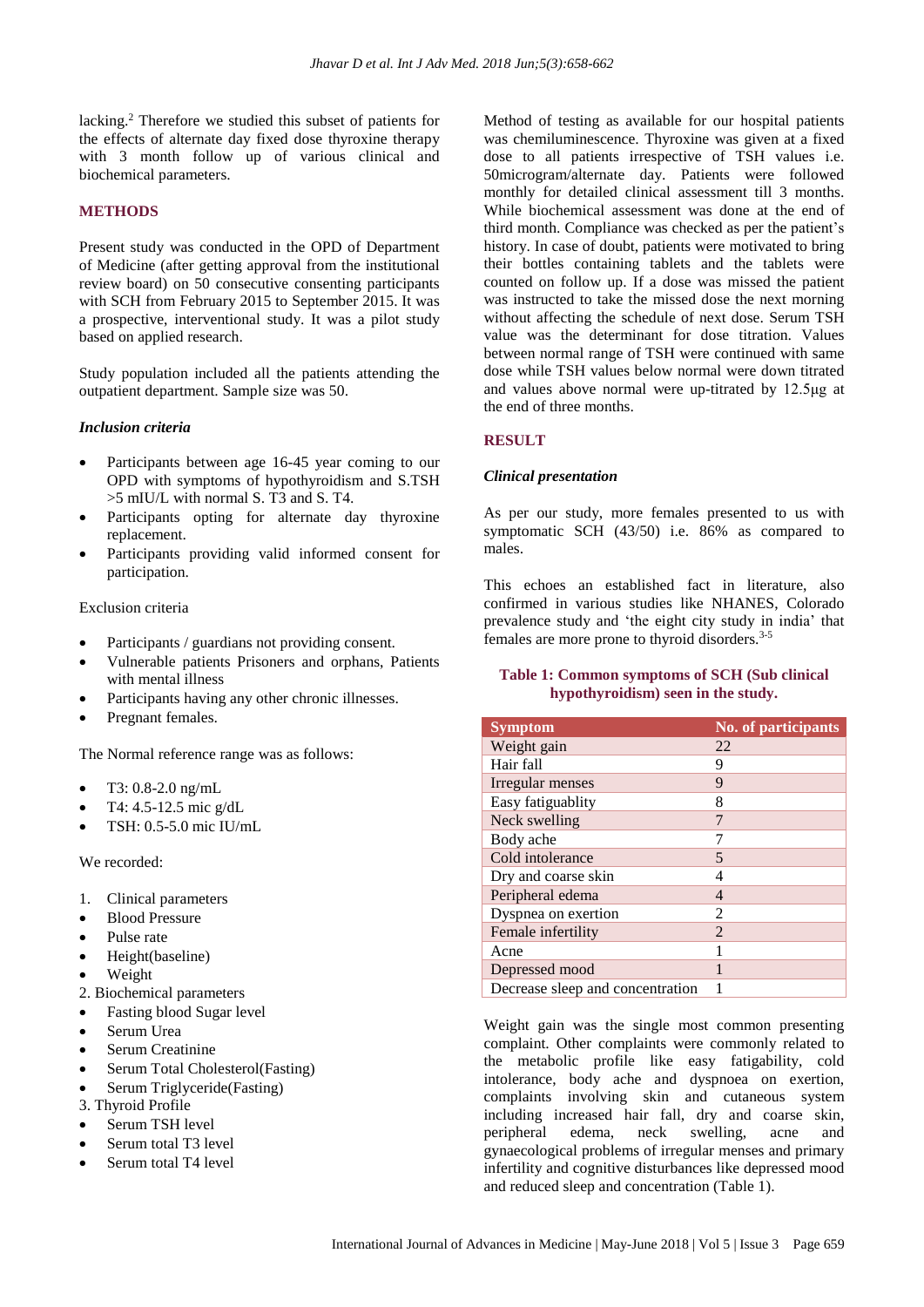## *Effects on thyroid profile*

Out of the 50 participants studied, 44 participants (n=44/50, 88%) were having their initial TSH between 5 to 10 µU/mL. As seen in table 2, out of these 44, 29 participants (n=29/44, 65.9%) when given alternate day thyroxine replacement showed a decline in their TSH level to the target range that is between 2-4 µU/mL. As per the recent guidelines issued by the thyroid associations, the TSH should be the determinant in decicding the therapy of thyroid disorders.<sup>6-8</sup> Seven participants (n=7/44, 15.9%) showed complete change in thyroid profile as their T3, T4 levels rose above normal and TSH levels fell to below 1  $\mu$ U/mL. These participants were thought to be developing iatrogenic hyperthyroidism. Some participants developed increase in their T3 (n=3/44, 6.8%) and T4 levels (n=4/44, 9.1%) respectively, so they needed dose reduction for thyroxine replacement. One patient (n=1/44, 2.2%) had persistently raised TSH levels.

| Table 2: Thyroid profile before and after 3 months of alternate day thyroxine therapy. |  |  |  |
|----------------------------------------------------------------------------------------|--|--|--|
|----------------------------------------------------------------------------------------|--|--|--|

| $\sqrt{\text{No. of patient}}$ (s) | $\frac{0}{0}$ |            | <b>Initial values</b> |           |            | After 3 months |           |  |
|------------------------------------|---------------|------------|-----------------------|-----------|------------|----------------|-----------|--|
|                                    |               | <b>TSH</b> | <b>T3</b>             | <b>T4</b> | <b>TSH</b> | T <sub>3</sub> | <b>T4</b> |  |
| 29                                 | 58            | $5-10$     | Normal                | Normal    | $2 - 5$    | Normal         | Normal    |  |
|                                    | 14            | $5-10$     | Normal                | Normal    | $\leq$ 1   | Increased      | Increased |  |
| 3                                  | 6             | $5-10$     | Normal                | Normal    | $2 - 5$    | Increased      | Normal    |  |
| $\overline{4}$                     | 8             | $5-10$     | Normal                | Normal    | $2 - 5$    | Normal         | Increased |  |
| 3                                  | 6             | >10        | Normal                | Normal    | $2 - 5$    | Normal         | Normal    |  |
| 3                                  | 6             | >10        | Normal                | Normal    | >5         | Normal         | Normal    |  |
|                                    | 2             | $5 - 10$   | Normal                | Normal    | >5         | Normal         | Normal    |  |

Normal reference range was as follows: T3: 0.8-2.0 ng/mL, T4 :4.5-12.5 mic g/dL, TSH: 0.5-5.0 mic IU/mL

Out of the 6 participants (n=6/50, 12%) who had TSH more than 10  $\mu$ U/mL, 3 participants (n=3/6, 50%) achieved normal TSH with alternate day therapy while 3 participants ( $n=3/6$ , 50%) failed to achieve normal TSH with the given therapy. There is significant difference between initial TSH and final TSH level  $(p= 0.0001)$ (Table 2). This is also seen in other studies incorporating weekly and alternate day strategies to combat non compliance and to reduce costs in the treatment of sub clinical hypothyroidism.9-12

## *Effects on metabolic profile*

Body weight: Mean initial BMI was seen as  $24.11 \pm 5.69$ which came down to  $23.33\pm5.30$  (p<0.0005) after three months. Mean initial body weight was seen as 59.780 kgs±12.39 which came down to 57.76±11.73 after three months of thyroxine replacement. This was also seen in study by Knudsen underscoring the importance of correction of thyroid profile to control weight and improving body mass index.<sup>13</sup>

## *Lipid profile*

Total 14 participants (n=14/50) had initial fasting serum total cholesterol more than 200 mg%. The initial mean total cholesterol was 183.18±52.96 mg/dL while the final total cholesterol was 170.04±42.13 mg/dl after 3 months of our therapy. There is significant difference in total cholesterol levels at different time points (p value  $=$ 0.002). This was also observed by several other studies in participants with subclinical hypothyroidism that thyroxine replacement can lead to improvement in lipid profile like the study done by Monzani F et al.<sup>14</sup> Meier C et al also in his Basel Thyroid Study proved that TSH guided thyroxine replacement therapy reduces cholesterol levels and clinical symptoms in subclinical hypothyroidism.<sup>15</sup>

Fasting hypertriglyceridemia more than 150mg% was seen in 24 of the participants. Initially fasting serum triglyceride level was 168.14mg% which after treatment decreased to 153.56mg%, but it was not statistically significant (p>0.05). Similarly, little correlation between thyroid and triglycerides was seen in other studies.<sup>16-17</sup>

## *Blood pressure*

Mean diastolic blood pressure of the participants was  $77.20\pm10.70$  initially which came to  $75.76\pm8.77$  after 3 months of therapy. Initially 5 participants out of 50 had increased diastolic Blood pressure (n=5/50). Thirteen participants (n=13/50) also had raised systolic blood pressure. After therapy no patient was noted to have hypertension but this was not statistically significant  $(p>0.05)$ . This is in contrast to Razvi et al, who in their study found beneficial effects of thyroxine replacement in subclinical hypothyroidism on cardiovascular risk profile along with improvement in hemodynamic status, cardiac function and other lifestyle measures.<sup>18</sup> In the end, this research work may be considered as a pilot study of fixed dose intermittent thyroxine replacement therapy in subclinical hypothyroidism. Present study results favour such a protocol. However, for regulatory purposes and for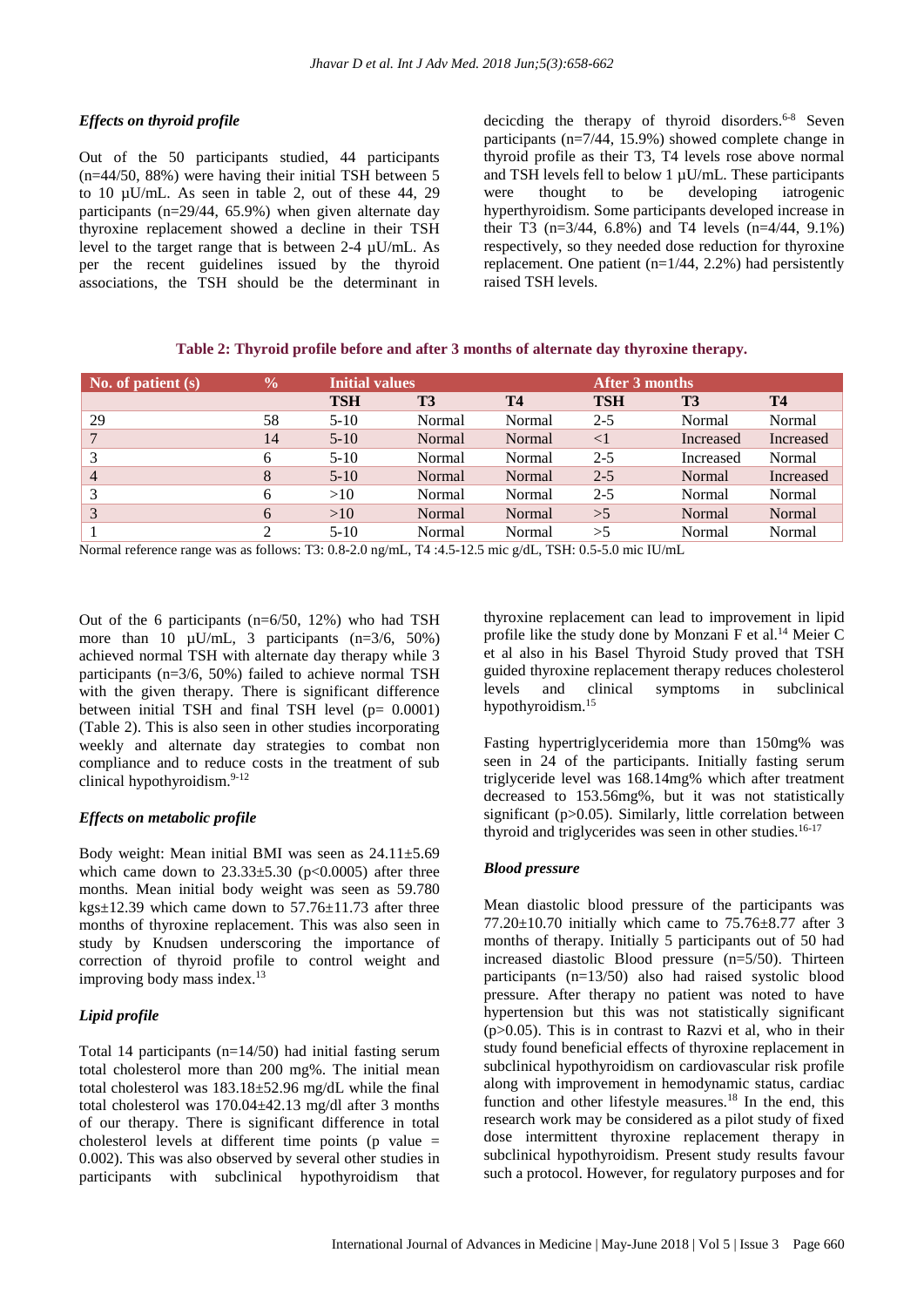its wider use in the clinical practice, this requires confirmation with more multicentric randomized controlled trials and meta-analyses.

## **DISCUSSION**

Hypothyroidism may be either subclinical or overt. As per the definition, subclinical hypothyroidism is characterized by a serum TSH above the upper reference limit in combination with a normal free thyroxine (TSH >5mIU/L, Normal T4).

We selected SCH for our study because many of these patients are neglected because of the prevalent ignorance regarding this condition despite the fact that ignoring SCH can lead to overt hypothyroidism. It is said that a "rule of thirds" operates in the Indian thyroid epidemiology. Two-thirds of those with iodine deficiency convert to SCH and two thirds with SCH convert to OH. 1 Thyroid disorders are one of the most important public health problems. Also, there is paucity of clarity amongst the physicians regarding evidence based recommendations that whether this subset should be treated or not.2 Moreover thyroid hormone being a highly protein bound hormone (>99.5%) and with a prolonged half life (t1/2=7days) could yield good results even on intermittent dosing. Patients of SCH as other thyroid deficiency states, when symptomatic, are given thyroxine replacement therapy but in low doses and often patients prefer intermittent dosing schedules (like using odd-even days) rather than daily dosing.

#### *Intermittent dosing for thyroid disorders*

As per a study done by Dayal D et al, to study the efficacy of an alternate day regimen to maintain euthyroidism in children with congenital hypothyroidism, it was described that the thyroid profiles remained within normal limits suggesting biochemical euthyroidism status with alternate day therapy.<sup>9</sup> In another study by Rangan S et al, author wrote 'non-compliance is the most common cause of lack of response to thyroxine treatment'.<sup>10</sup> In other words, decreased frequency of dosing of thyroid hormone is a topic of research worldwide.

## **CONCLUSION**

Herein authors found that the treatment of SCH with alternative day thyroxine therapy is effective in normalizing TSH values. It is well tolerated but the dose needs to be titrated according to TSH. It decreased cost of therapy resulting in good compliance in noncompliant patients and also the reduced pill burden helped the patients in adhering to the therapy. It also leads to weight reduction and lowers serum cholesterol however it had no beneficial effect on hypertriglyceridemia.

*Funding: No funding sources Conflict of interest: None declared* *Ethical approval: The study was approved by the institutional ethics committee*

#### **REFERENCES**

- 1. Kalra S, Unnikrishnan AG, Talwar V. The rule of two-thirds in thyroid epidemiology. Ind J Endocrinol Metab. 2016;20(6):744-745.
- 2. Stott DJ, Rodondi N, Kearney PM, Ford I, Westendorp RGJ, Mooijaart SP et al: Thyroid Hormone Therapy for Older Adults with Subclinical Hypothyroidism. N Engl J Med, 4/3/2017.
- 3. Canaris GJ, Manowitz NR, Mayor G, Ridgway EC. The Colorado thyroid disease prevalence study. Arch Intern Med. 2000;160:526.
- 4. Hollowell JG, Staehling NW, Flanders WD, Hannon WH, Gunter EW, Spencer CA et al. Serum TSH, T(4), and thyroid antibodies in the United States population (1988 to 1994): National Health and Nutrition Examination Survey (NHANES III). J Clin Endocrinol Metab. 2002; 87:489.
- 5. Unnikrishnan AG, Kalra S, Sahay RK, Bantwal G, John M and Tewari N. Prevalence of hypothyroidism in adults: An epidemiological study in eight cities of India. Ind J Endocrinol Metab. 2013;17(4):647-52.
- 6. Pearce SHS, Brabant G, Duntas LH, Monzani F, Peeters RP, Razvi S et al. 2013 ETA Guideline: Management of Subclinical Hypothyroidism. Eur Thyroid J. 2013;2(4):215-28.
- 7. Jonklaas J, Bianco AC, Bauer AJ, Burman KD, Cappola AR, Celi FS et al. Guidelines for the treatment of hypothyroidism: prepared by the American thyroid association task force on thyroid hormone replacement. Thyroid. 2014;24(12):1670- 1751.
- 8. Biondi B, Cooper DS; The clinical significance of subclinical thyroid dysfunction. Endocrine Rev. 2008 29:76-131.
- 9. Dayal D, Saini L, Attri SV, Singh B, Bhalla AK; Daily versus alternate day thyroxine therapy to maintain euthyroidism in children with congenital hypothyroidism. Int J Endocrinol Metab. 2013 Oct; 11(4):e9499.
- 10. Rangan S, Tahrani AA, Macleod AF, Moulik AF. Once weekly thyroxine treatment as a strategy to treat noncompliance. Postgrad Med J. 2007 Oct 1;83(984):e3.
- 11. Bornschein A, Paz-Filho G, Graf H, Carvalho GA. Treating primary hypothyroidism with weekly doses of levothyroxine: a randomized, single-blind, crossover study. Arq Bras Endocrinol Metabol. 2012;56(4):250-8.
- 12. Taylor J, Williams BO, Frater J, Stott DJ, Connell J. Twice-weekly dosing for thyroxine replacement in elderly patients with primary hypothyroidism. J Int Med Res. 1994;22(5):273-7.
- 13. Knudsen N, Laurberg P, Rasmussen LB, Bülow I, Perrild H, Ovesen L et al. Small differences in thyroid function may be important for body mass